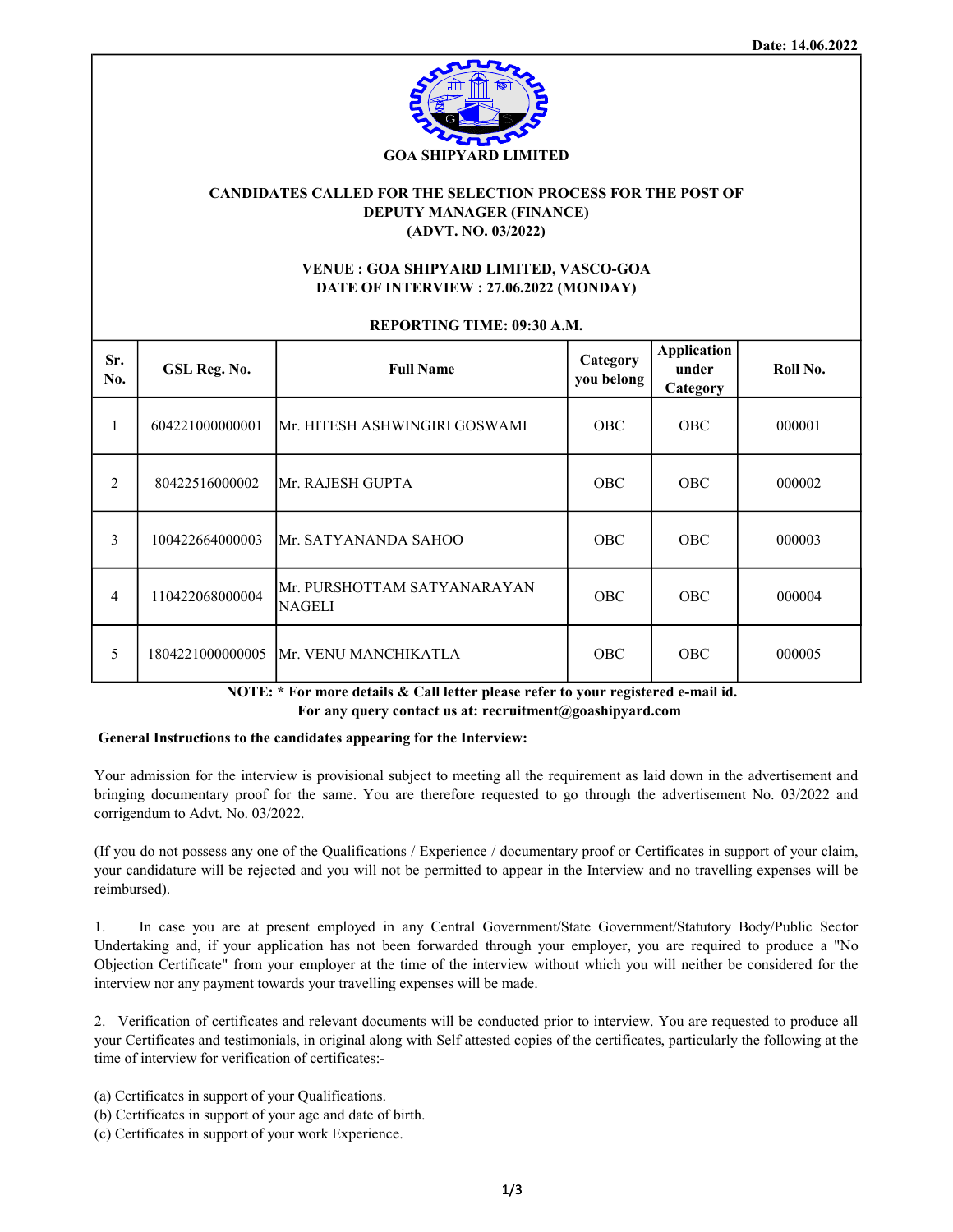(d) Certificates in support of Scheduled Caste/Tribe/OBC (Non-Creamy Layer Certificate)/PWD/ Ex-Serviceman (Copy of Discharge Book) / EWS Certificate (Economically Weaker Section). (if applicable) (e) Salary Certificate

(f) In case of Govt./PSU minimum 02 year in the pay Scale of Rs. 40000-3%-140000(E-1) (IDA) (Revised 01.01.2017 Scale). Relevant proof establishing your working in the payscales/ equivalent payscales need to be submitted. For candidates in CDA payscale, the immediate lower payscale as per GSL policy will be followed.

(g) In case of candidates employed in private organization minimum of last 2 years experience should be in a company having 100 crores annual turnover and the incumbent should have discharged duties in a similar role. Documentary proof of 100 crores annual turnover need to be submitted at the time of document verification conducted before interview.

3. Please note that in case you do NOT produce original certificates regarding your qualifications, caste/ category certificate and the requisite total length of experience as well as post qualification experience and other relevant documents required for the post as indicated in the Advertisement/ your online application, at the time of document verification or if you fail to qualify in the document verification you will NOT be allowed to attend the interview, thereby no travelling expenses will be reimbursed.

4. After undergoing the process of verification of documents and if everything is found in order, you shall be allowed to appear for the interview.

5. Outstation candidates on being eligible for interview will be reimbursed to and fro travelling expenses by railway (II-A/C Class) by the shortest route from Goa Shipyard Limited to their usual place of residence on production of relevant tickets (hardcopy of tickets is must) as per the rules of the company.

6. Payment of Travelling Allowance shall be made by RTGS (ECS) after completion of Interview. Candidates are requested to bring a copy of Bank Passbook (First page of your Account details).

7. If any candidate is found guilty of any act of misconduct during the interview, he/she will be disqualified and no Travelling Expenses will be paid.

8. Request for change of date, time and place for Interview shall not be entertained.

9. The Personal Interview will be held on 27.06.2022. You have to make your own arrangement for boarding, lodging etc. at your own expense.

10. You are advised to bring print out copy of online application, a copy of this call letter along with ID proof i.e. Voter ID/Driving License / Passport / Aadhaar Card, 03 coloured photograph copies, failing which you will not be allowed to appear for interview.

11. Canvassing in any form will lead to disqualification.

12. You may kindly confirm whether you would be attending the interview by email to recruitment@goashipyard.com.

## MEASURES/ PRECAUTIONS TO BE FOLLOWED BY CANDIDATE CALLED FOR SELECTION PROCESS AMID COVID-19

In the present COVID-19 pandemic situation, candidate is informed to strictly abide by all safety and security instructions during the entire selection process/ certificate verification etc. and while inside the GSL premises. Candidate is advised to follow the instructions as listed under:-

a. Candidate is advised to report at the venue on time to undergo proper screening and checking as per SOPs & procedures for prevention of COVID–19. Candidate travelling inter-state/inter-district should strictly follow the extant Government guidelines (as applicable) prior to attending the selection process at GSL.

b. It is advised to avoid crowded public transport to the extent possible. Maintain social distance while using such transport and wear personal protectives like mask, goggles, gloves etc. and avoid touching the surfaces directly with hands.

c. Any candidate found to have fever and cough with breathing problems are liable to be stopped / denied entry / permission to attend the selection. Persons with these symptoms shall not come to GSL for the selection and require to consult doctors